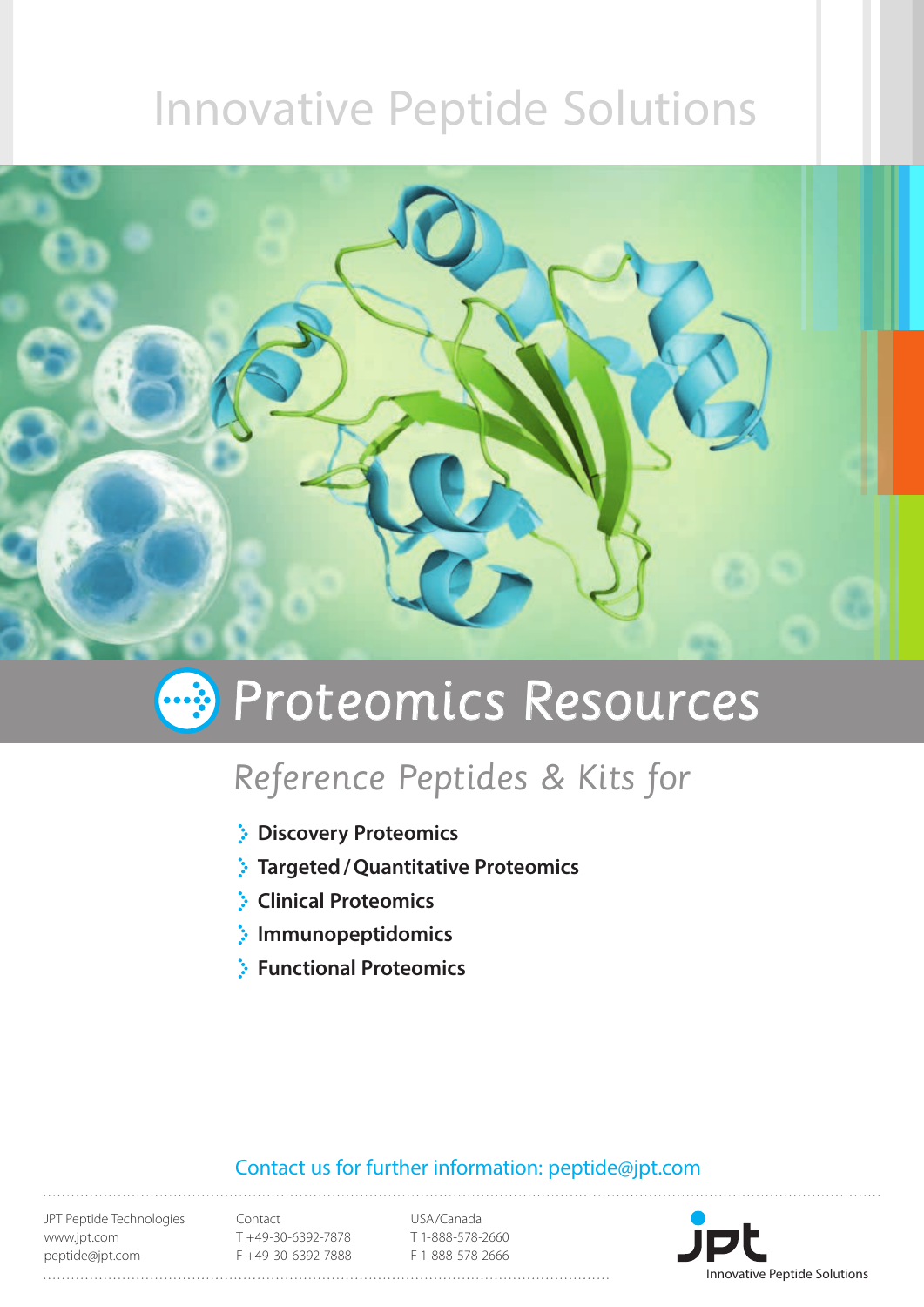# Largest Selection of Peptides …

### SpikeTides™ & SpikeMix™

- Individual reference peptides
- For protein detection and quantification by mass spectrometry
- Proteotypic or other selected peptides
- Inexpensive and fast
- Light or stable isotope-labeled
- Large variety of optional modifications such as PTMs and Cys-carbamidomethylation
- SpikeMixes™ are reference peptide pools with similar features as SpikeTides™

### SpikeTides™\_TQL & SpikeTides™\_TQL PLUS

- Absolute quantification approach for reference peptides • Unique and highly efficient
- Quantification tag (QTag) added to each peptide
- UV active QTag is released by trypsin
- Fast and inexpensive
- Very accurate quantification
- SpikeTides™\_TQL PLUS for clinical applications enables end-user to reconfirm peptide quantity

### Catalog Peptides &

- Largest variety of ready-to-use reference peptides
- The Human Proteome Peptide Catalog (>400k peptides)
- SpikeMix™ and SpikeTides™ Kits, e.g. cytokines, TAAs or peptide hormones
- Quantified SpikeTides™ Kits, e.g. metabolic enzymes or histones
- SpikeTides™ PTM Reference Kits
- Standardization Kits, e.g. Retention Time Standardization Kit (PROCAL)



Kits

#### **Our Service is the Best!**

We offer quick and personal consultation with experienced scientists and help you with the selection of peptide specifications, provide tips for storage, solvents and more. Take advantage of our rush order service for urgent projects.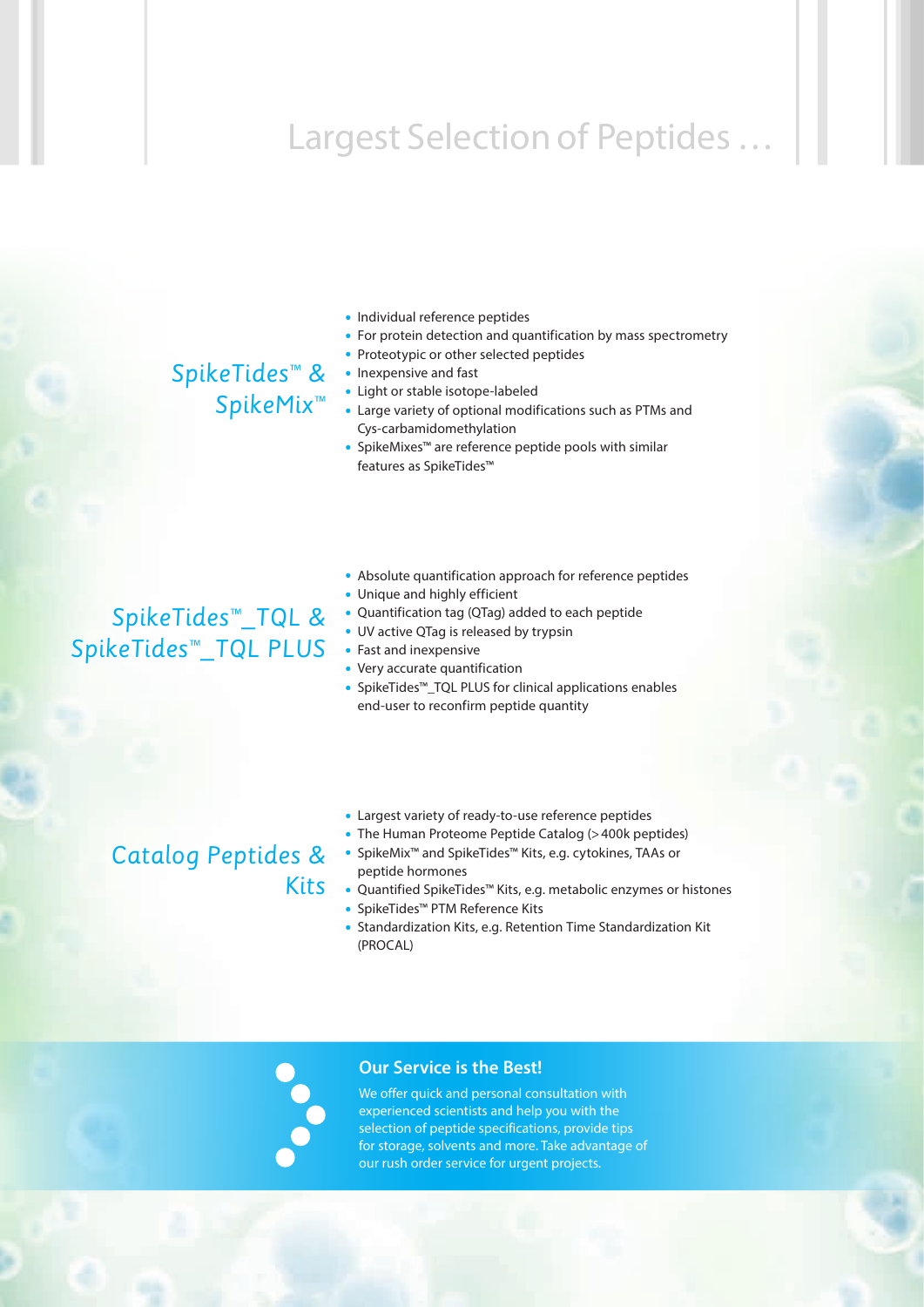## … from JPT!

#### **Mass Spectrometry-Based Proteomics**

Proteomics is the study of a cell's protein inventory by protein identification and quantification. In mass spectrometry-based proteomics, samples containing relevant proteins are typically digested into peptides and analyzed by LC-MS/MS as surrogates of the original proteins. To increase accuracy of detection and to enable protein quantification, chemically synthesized stable isotope-labeled (SIL) peptides are added.

#### **Why Work with JPT?**

- Largest resource of proteomics reference peptides
- Our proprietary technologies facilitate projects world-wide
- Over 1000 peer-reviewed papers with our products
- Comprehensive know-how and dedicated staff make us the peptide experts
- ISO 9001:2015 regulated quality management system
- We provide strong bioinformatics support

### Mass Spectrometry-Based Assays



*JPT's products and services for proteomics*